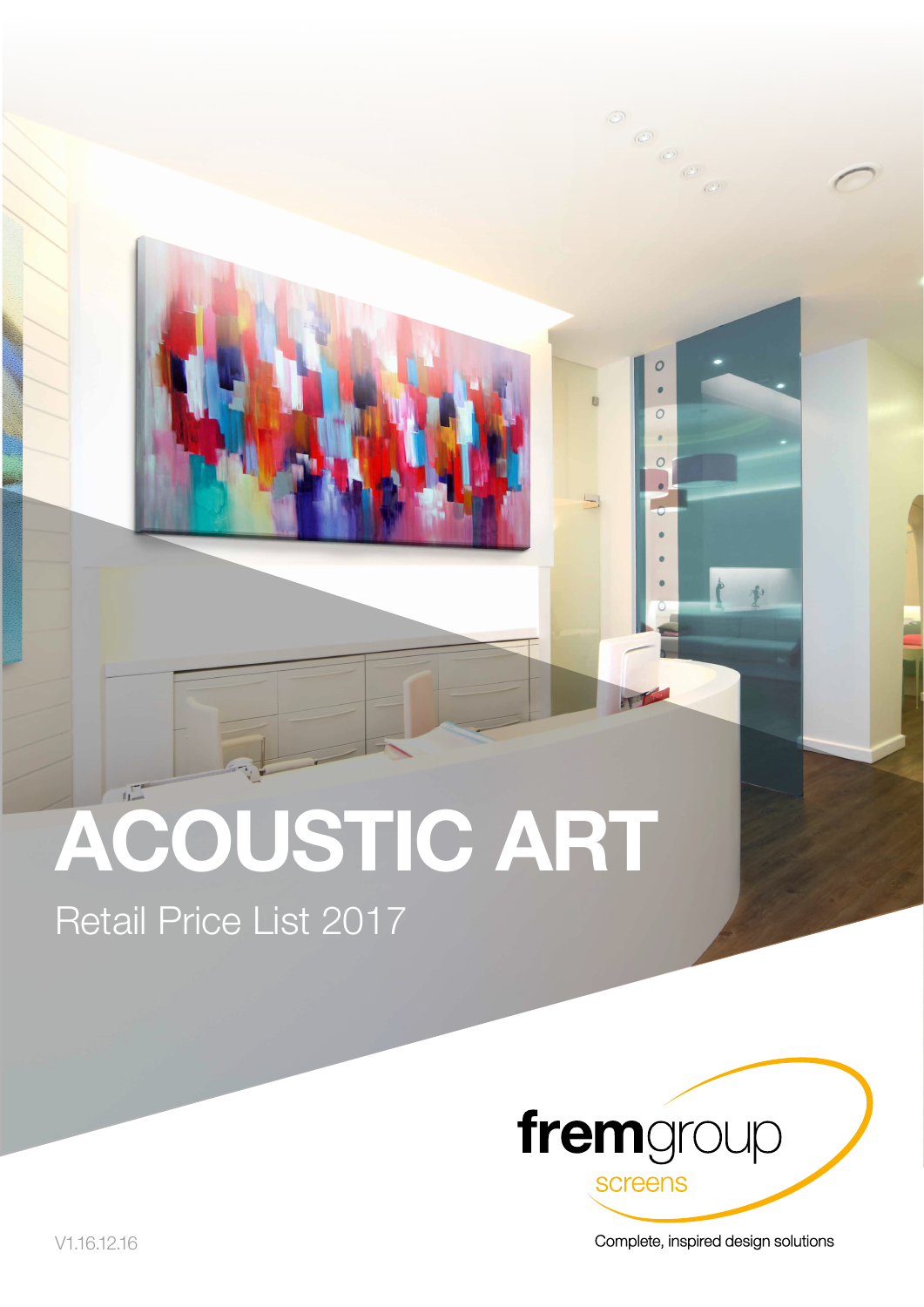#### Noise in Office Environments: Ist effects and Means to Reduce and control it

In the modern workplace, the emphasis is on teamwork, flexibilty, communication and collaberation.

For most companies this means open plan work areas. Todays workplace dictates (a) the need for open and easy communication between members of staff (b) that we provide an environment that promotes the exchange of ideas and (c) an efficient working environment. In fact, in 2004, approximately 73% of office workers performed their work in open plan offices (Sykes, 2004) As a result modern office environments have a requirement for both a flexible and efficient use of space. In addition, organisations have been shown to save a significant amount in development costs when creating an open plan office environment rather than the traditional format of offices (Hedge, 1982). Whilst these spaces may satisfy many of the practical requirements of modern business, however they can lead to conflict in the workplace

Employee satisfaction is extremely important in the workplace as it influences an organisations success and performance by improving morale, this in turn reduces staff turnover (Dole & Schroeder, 2000) It has been shown that employees who are comfortable with their working environments are more likely to generate better work as the physical environment affects their job perception, attitudes and job satisfaction (Lee & Brand, 2005; Sundstorm, Town, Rice, Osborn, & Brill, 1994), careful attention must therefore be paid to designing work environments in order to facilitate productive work outcomes Over the years there has been plenty done to improve the ergonomics of the office from posture chairs to height adjustable sit stand desks, but what are we doing about the problem of unacceptable noise levels and poor speech privacy, more thought needs to be put into the overall design of open plan offices where all the necessary areas concerned (Teamwork, flexibility, communicataion & Collaroration) must co-exist in the same space.This can be achieved by the strategic application of Acoustic products from ceilings to walls and the furniture itself.

As the open plan office evolves, the aim should now be moved from space efficiency to staff productivity which is now limited due to the inability of staff to concentrate,

While the build up of noise resulting in overwhelming noise levels in working environments can be a problem, one of the most significant acoustic problems is that lack of privacy. While overall noise levels may be quite low (in some cases too low) interruptions resulting from distracting conversations, telephone calls, printing machines etc all contribute to a less than ideal working environment. In fact studies indicate that approximately 80 % of office workers believe that their productivity would increase if their working environment was more acoustically private. (American Society of interior Designers; Armstrong World Industries, Inc Dynasound inc, miliken and co; steelcase inc 2005)

#### Solving the Problem of Noise in the Workplace

Methods for controling and solving acosutic problems can be summarised by the acronym ABC

#### A – ABSORB

Describes the absorrtion of sound waves by suitable materials

When sound waves enter a porous absorber, the vibrations of the fibres and air pockets result in energy being lost in the form of heat. This type of absorption must be thick enough to target energy at speech frequencies (At least 20mm thick) It is important to understand that the placement of absorption on a surface does not affect direct sound ie. from the speaker's mouth) but will reduce reflections off hard surfaces which lead to decreased speech intelligibility and increase noise levels.

#### B – BLOCK

Describes the alteration of the sound path using screens, panels & walls

In order to interrupt sound on it's path across a room or office, a suitable barrier has to be placed between the source and receiver. The barrier should be suitably massive in order to stop sound travelling through it easily and suitably tall and long to minimise sound travelling over and around it.

#### C – COVER

Describes the use of a system which produces background sound such as white noise systems and speech privacy systems

This is the most counter-intuitive of the solutions as it involves adding noise to the space in order to make unwanted noiseless distracting. Some noise in the working environment such as steady state noise from air conditioning units can be advantageous as it provides a useful background to aid speech privacy and hence provides an environment where confidential conversations can be held without being overheard. This acoustic backdrop may also aid in masking the more disturbing sporadic sounds mentioned above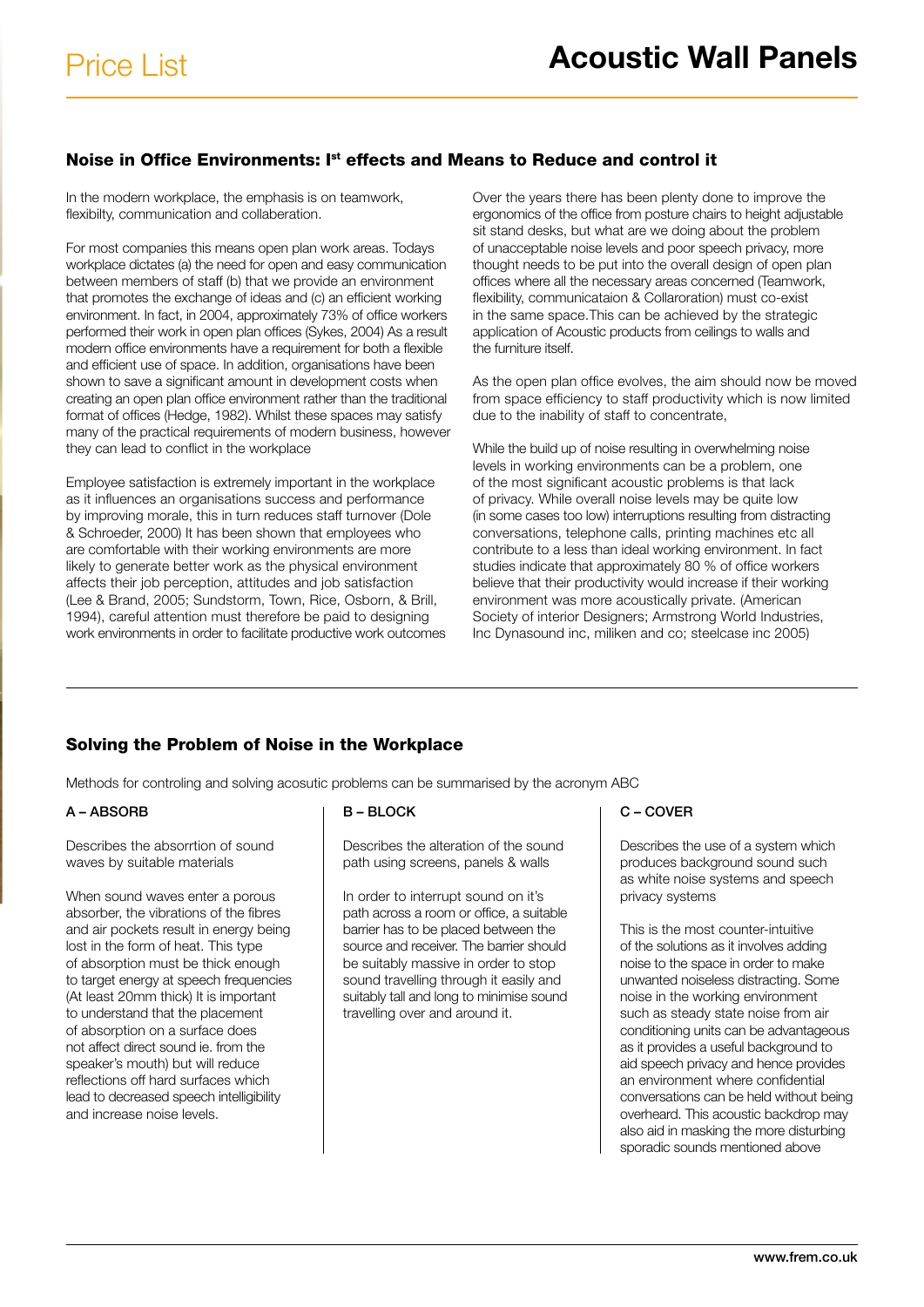#### A – ABSORB: The Effects of Acoustic Absorptive Reverberant Materials in Improving the Office Space Acoustic Environment

Acoustic absorption is vital in an office environment to absorb and prevent the space from becoming excessively reverberant. The presence of multiple speakers in a highly reverberant environment creates a phenomenon referred to as "the cocktail party effect " (arons, 1992). This occurs due to the high level of reverberant energy causing an increase in the overall loudness of the ambient noise and affecting speech intelligibility. Speech sounds from the speakers cause a further increase in this noise, causing them to exert greater vocal effort in order to be heard. This has a circular effect in, once again, raising the ambient

noise level and decreasing speech intelligibility. Acoustic absorption may be provided by a number of different products, including acoustic ceilings, wall absorbers, absorbing acoustic screens and floor coverings. Absorptive materials absorb much of the sound that is incident upon them, minimizing the amount of reflection, reducing the amount of reverberation in the space and hence reducing the ambient noise level and improving speech intelligibility. In addition these lowered ambient noise levels will cause employees to speak at a lower sound level, thereby preventing the occurrence of the cocktail party effect.

#### B – BLOCK: The Effects of Acoustic Screens in improving the Office Acoustic Environment

According to some studies, speech has been found to be the most annoying sound source in open plan offices. The most distracting speech originates from the nearest workstations. Therefore, speech privacy between workstations should be as high as possible. Acoustic screens are commonly used between desks and can act as a sound barrier as well as providing sound absorption. Screens may also be used as temporary partitions to provide cellular office space. The

screens aid speech privacy by reducing the level of sound transmitted (for example from an operator using a telephone) between workstations or, where screens are used as temporary partitions, to provide a degree of privacy for the occupants of the cellular space. Research has shown that the use of relatively high acoustic screens with suitable blocking and absorbing properties, coupled with a highly absorbent ceiling make the largest difference to acoustic privacy (Bradley 2003)

#### C – COVER: The Effects of Noise Masking Systems in Improving the Office Acoustic Environment

A ceiling manufacturer conducted studies in which the ceiling systems were replaced with absorbent equivalents and sound masking systems. Employees in a number of companies were surveyed prior and following the works. The workers indicated that freedom from auditory distractions was the most important feature in efficiently and effectively accomplishing their work tasks. 80% of workers believe they would be more productive if their workspace provided more acoustical privacy and in cases where distractions from noise were reduced a 25% increase in the perceived quality of the work environment was reported, with a 27% reduction in stress and a 20% increase in productivity (American Society of interior Designers; Armstrong World Industries, Inc Dynasound inc, Miliken and co; Steelcase inc 2005) Noise masking systems are commonly used to artificially increase the ambient noise level in a particular area to provide a background noise " Mask " to aid speech privacy. They work by providing a constant, low level background noise and are particularly suitable for use in areas where confidential conversations are required (such as within meeting rooms) but where the sound insulation between the noise sensitive areas and the area outside is not adequate. Introducing a source

of steady ambient noise to the area outside of the sensitive space can significantly improve speech privacy but due to the broadband white noise nature of the sound used does not cause worsening speech intelligibility as " irrelevant speech disrupts memory when task load is high, compared to noise at the same volume " (Evans & Johnson, 2000). In addition, studies have shown that intelligible speech is more distracting than unintelligible speech or sounds with no meaningful content (Sundstorm, Town, Rice, Osborn, Brill 1994) The design of a noise masking system is particularly critical as it effectively introduces a new source of noise into an area which could, if incorrectly designed, provide a source of distraction. Noise masking systems should therefore be designed within the context of each particular space, particularly taking into account the absorptive properties of each area

With no floor to ceiling barriers or doors to attenuate the sound transmission, problems with noise prevail in typical open plan office environments, unless absorbed or contained by acoustically treated partitions or ceiling or masked by ambient sounds (Navai & Veitch, 2003)

#### CONCLUSIONS

A review of recent scientific studies has confirmed that excessive noise in office environments can be a source of disruption, stress and ultimately a decrease in the productivity to office workers, however this can be mitigated by proper acoustic design to support both individual and team workspace acoustic requirements. For the majority of cases, a good

acoustic solution will include all components of ABC. In addition, consideration should be to space planning and layout to ensure that there is no conflict between areas with different acoustic requirements associated with the communication and concentration that forms the main tasks in an office environments.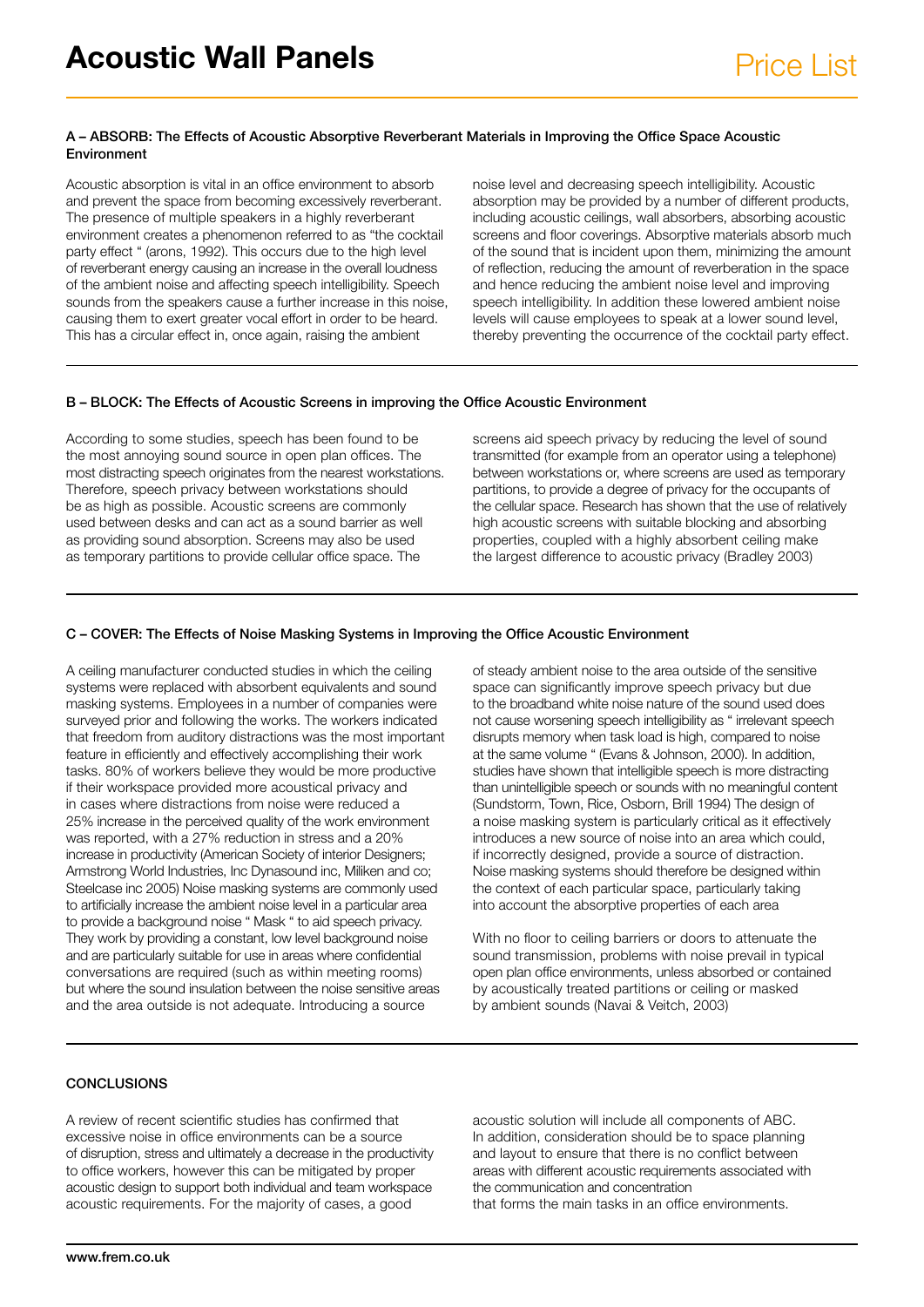## FABRICS

| <b>Group A</b>     | <b>Group B</b>         | <b>Group C</b>     |  |
|--------------------|------------------------|--------------------|--|
| Camira Cara        | Camira Lucia           | Camira Nexus       |  |
| Bradbury Screen 66 | Camira Racer           | Camira Blazer Lite |  |
|                    | Camira L <sub>2</sub>  |                    |  |
|                    | Camira Sonus           |                    |  |
|                    | <b>Bradbury Galaxy</b> |                    |  |

# TRIM COLOURS

| <b>Product</b><br><b>Name</b> | <b>Code</b> |                     |              |                   |              |              |
|-------------------------------|-------------|---------------------|--------------|-------------------|--------------|--------------|
| <b>Binary</b>                 | 1.1         | Silver Ral 9006     | Dark Grey    | Light grey        | <b>Black</b> | White        |
| Sphere                        | 1.2         | Silver Ral 9006     | $\mathsf X$  | $\mathsf X$       | $\mathsf X$  | White        |
| Element                       | 1.3         | Silver Ral 9006     | $\mathsf{X}$ | $\mathsf X$       | $\mathsf X$  | $\mathsf{x}$ |
| Hubble                        | 1.4         | Silver Ral 9006     | Dark Grey    | <b>Light Grey</b> | <b>Black</b> | White        |
| Pixel                         | 2.1         | Silver Ral 9006     | Dark Grey    | <b>Light Grey</b> | <b>Black</b> | $\mathsf{x}$ |
| <b>Axis</b>                   | 2.2         | Silver Ral 9006     | Dark Grey    | <b>Light Grey</b> | <b>Black</b> | $\mathsf{x}$ |
| Flare                         | 2.4         | Silver Anodised AA5 | $\mathsf{x}$ | $\mathsf{X}$      | $\mathsf{x}$ | $\times$     |
| Galaxy                        | 3.2         | Silver Anodised AA5 | $\mathsf X$  | $\mathsf X$       | $\mathsf X$  | $\mathsf X$  |
| Contour                       | 3.3         | Silver Ral 9006     | Dark Grey    | <b>Light Grey</b> | <b>Black</b> | White        |
| Cozmic Zip                    | 3.6         | Silver Ral 9006     | Dark Grey    | Light Grey        | <b>Black</b> | White        |
| Atmosphere                    | 4.2         | Silver Anodised AA5 | $\mathsf X$  | $\mathsf X$       | $\mathsf X$  | $\mathsf{x}$ |
| Planet                        | 5.2         | Silver Anodised AA5 | $\times$     | $\mathsf{X}$      | X            | $\times$     |
| Noticeboards*                 |             | Silver Anodised AA5 | Dark Grey    | <b>Light Grey</b> | <b>Black</b> | White        |
| Reception / desks             |             | Silver Anodised AA5 | $\mathsf{x}$ | $\times$          | $\times$     | White        |

\*0.1 Noticeboards are also available in Oak, Beech & Maple Frame